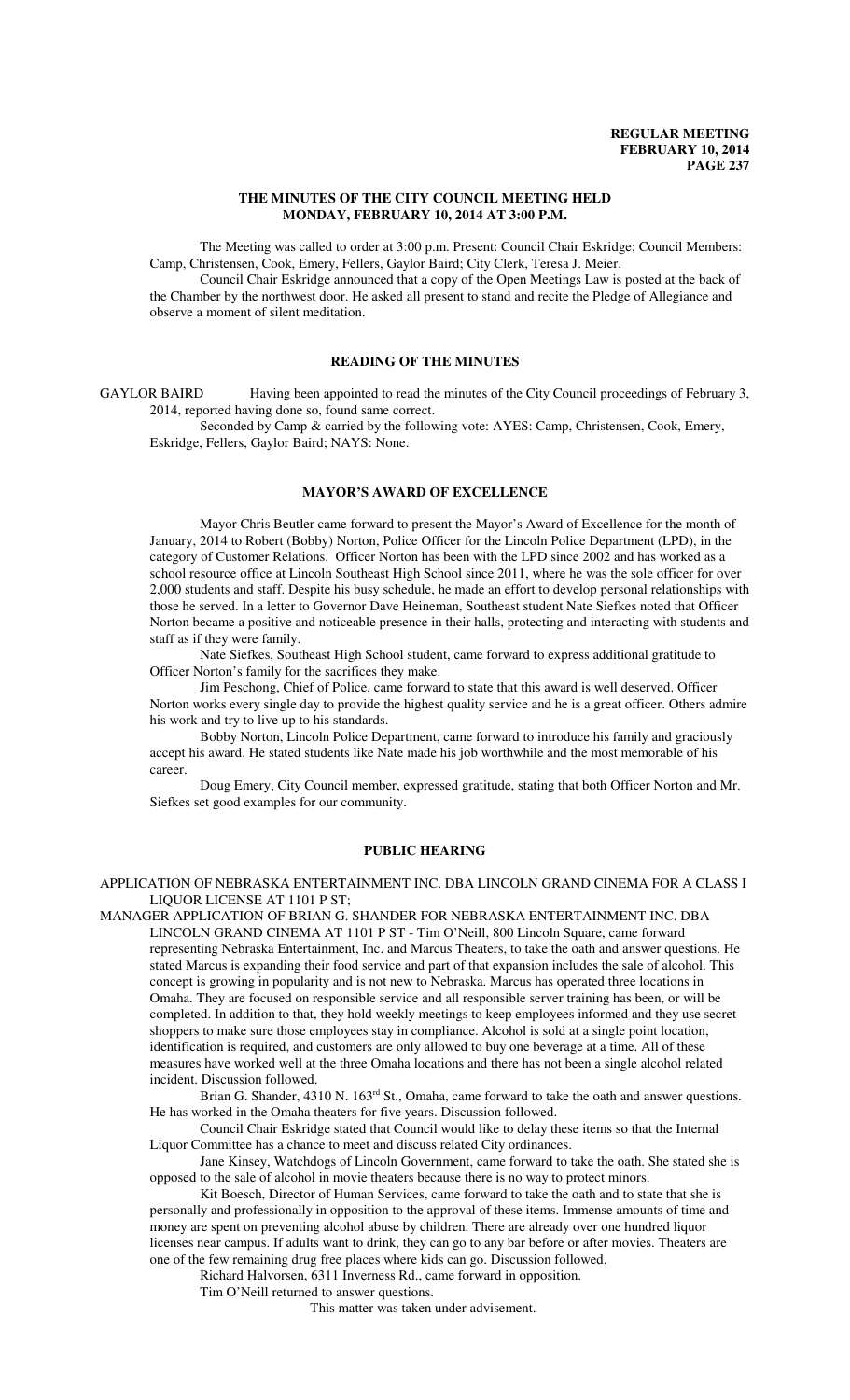APPLICATION OF THE GARAGE SPORTS BAR & GRILL INC. DBA THE GARAGE SPORTS BAR AND GRILL TO EXPAND ITS CLASS I LIQUOR LICENSE FOR AN EXPANSION OF THE BEER GARDEN AREA FOR A NEW LICENSED AREA DESCRIBED AS A ONE STORY BUILDING APPROX. 95 FT. BY 102 FT. WITH BEER GARDEN AREA APPROX. 21 FT. BY 64 FT. AT 5551 S. 48TH ST - Heinz Westphal, 5551 S. 48<sup>th</sup> St., came forward as owner to take the oath and answer questions about this expansion.

This matter was taken under advisement.

APPLICATION OF TEMENAY CORP. DBA MUM'S LIQUOR FOR A CLASS D LIQUOR LICENSE AT 2202  $O ST<sup>1</sup>$ 

MANAGER APPLICATION OF FISEHA TESFAZION FOR TEMENAY CORP. DBA MUM'S LIQUOR AT 2202 O ST - Pat O'Brien, 2202 O St., came forward as the new owner of Mum's Liquor to take the oath and answer questions.

Fiseha Tesfazion, 2202 O St., came forward to take the oath and answer questions.

- CHANGE OF ZONE NO. 13029 APPLICATION OF US PROPERTIES FOR A CHANGE OF ZONE FROM AGR AGRICULTURAL RESIDENTIAL DISTRICT TO H-3 HIGHWAY COMMERCIAL DISTRICT ON PROPERTY GENERALLY LOCATED AT EIGER DRIVE AND NEBRASKA HIGHWAY 2. (RELATED ITEMS: 14-15, 14R-48);
- SPECIAL PERMIT NO. 13060 APPLICATION OF SILVER OFFICE OAKVIEW LLC TO ALLOW A CAMPGROUND FOR 13 CAMP SITES ON PROPERTY GENERALLY LOCATED AT EIGER DRIVE AND NEBRASKA HIGHWAY 2. (RELATED ITEMS: 14-15, 14R-48) - Peter Katt, 1248 O Street, Suite 600, came forward representing Monte and Lisa Froelich, owners of US Properties. He stated his clients have made a commitment to bringing vacant properties and businesses back to life. This parcel of land is blank and has several issues, including lack of access and close proximity to Highway 2. No one has been interested in making necessary improvements here, so it has remained virtually untouched for over forty years. US Properties has proposed two solutions. The first is a temporary, interim use of a campground. The second is a mini-warehouse, a use which would create a minimal increase in traffic and would provide a noise barrier. If these items were placed on pending, it would allow everyone time to contribute ideas and to work out problems. Discussion followed.

Marvin Krout, Director of Planning, came forward to answer to Council questions. He stated that Planning would work with everyone involved to suggest solutions and appropriate plans. Staff did not recommend a commercial use for this parcel and it has never been marketed for residential use. The desire is to encourage continued subdivision and it is difficult to imagine a mini-warehouse that would not detrimentally affect abutting properties. Discussion followed.

Peter Katt returned for rebuttal and to answer Council questions.

This matter was taken under advisement.

REDEDICATION OF VACATED CRESTDALE ROAD AS PUBLIC RIGHT-OF-WAY - Marvin Krout, Director of Planning, came forward to state this portion of road was originally an entrance into this neighborhood. It was later closed for access and became three hundred feet of dead end street that provided access to two properties. In 1974, an inner section of the road was vacated. One of the adjacent properties now has a prospective purchase and this vacation is a cloud over the title since there is technically no access to a dedicated street. Additionally, there is a sidewalk that is utilized as a path to a park and school. Planning and Public Works agreed the best solution was to rededicate this as street right-of-way, which clears any problems on individual properties and allows for maintenance and upkeep.

 Doug Koenig, 3433 Woods Ave, came forward to state that he is the prospective buyer of one of the two properties. After title company found the discrepancy, Mr. Koenig contacted Planning Department and they guided him through the process. His family intends to live there for a long time, but would like to clear this up so there is no issue with the future sale of the property.

This matter was taken under advisement.

SPECIAL PERMIT/USE PERMIT NO. 8C – APPLICATION OF A STREET, LLC, TO ALLOW AN APPROXIMATELY 12,400 SQUARE FOOT EXPANSION OF AN EXISTING HEALTH CARE FACILITY AND TO MODIFY THE REQUIRED PARKING RATIO FOR DOCTORS' OFFICES ON PROPERTY GENERALLY LOCATED AT SOUTH 70TH STREET AND A STREET - Dan Rosenthal, REGA Engineering Group, came forward to state that the expansion and the change in the parking ratio are supported by the Planning Department. A resolution was also reached with Prairie Life Fitness Center. Discussion followed.

This matter was taken under advisement.

AMENDING THE SECOND YEAR (2013-14) OF THE SIX YEAR CIP FOR PARKS AND RECREATION DEPARTMENT/WEST ADAMS/CORNHUSKER HIGHWAY AND I-180 CORRIDORS PROJECT TO IDENTIFY AN APPROPRIATION OF \$2.5 MILLION AND CHANGE THE FUNDING SOURCE FROM OTHER FINANCING TO LEASE PURCHASE FUNDING. (RELATED ITEMS: 14R-50, 14R-52);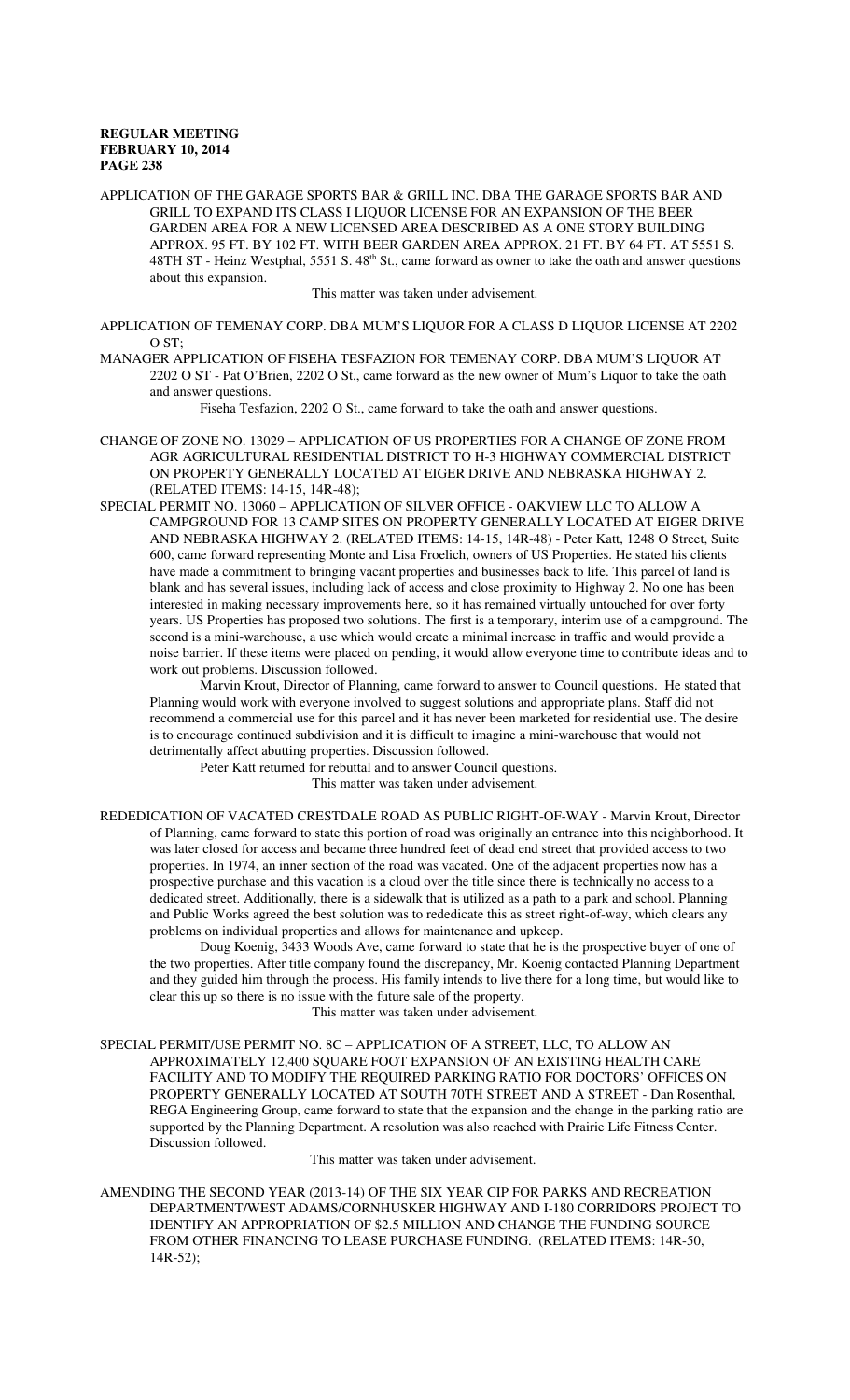DECLARING THE OFFICIAL INTENT OF THE CITY OF LINCOLN, NEBRASKA TO REIMBURSE CERTAIN EXPENSES FROM THE PROCEEDS OF CITY OF LINCOLN, NEBRASKA CERTIFICATES OF PARTICIPATION IN CONNECTION WITH ACQUISITION AND INSTALLATION OF MATERIALS AND EQUIPMENT FOR (A) SIDEWALKS, (B) FIBER OPTIC NETWORK INSTALLATIONS AND EXPANSIONS, AND (C) IMPROVEMENTS TO WEST ADAMS/CORNHUSKER HIGHWAY AND I-180 CORRIDOR. (RELATED ITEMS: 14R-50, 14R-52) - Mike Rogers, Gilmore  $\&$  Bell, came forward to state this resolution would allow the City to begin spending funds now for certain projects, and reimburse itself when Certificate of Participation (COP) financing is completed. The projects covered are sidewalk improvements, certain fiber optic network improvements, and entryway corridor enhancements, the total amount of which will not exceed 7.1 million dollars. The ordinance formally authorizing the financing will come later. The plan is to move forward with one Certificate of Participation issue, combining all of the improvements. Discussion followed.

Scott Keene, Ameritas Investment Corp., was available to answer questions. He stated these Certificates of Participation (COPs) will fit under the existing budget because there is a significant financing from original streetlights that is rolling off. These payments would come from the same sources, mostly property and sales taxes, or essentially the General Fund. The City has issued COPs for the last nine years for various equipment. It makes sense to roll several projects into regular financing as a single unit. Discussion followed.

Miki Esposito, Director of Public Works and Utilities, came forward to state that approximately \$4 million will be dedicated to priority sidewalk repair locations where separations are two inches or greater. There are 1,400 locations so far that have been logged since 1991. The project will also pick up curb ramps, and there is a list of 10,000 identified locations with which are out of ADA compliance. Discussion followed.

Rod Confer, City Attorney, came forward to state that once the City has notice, it may be negligent. That does not necessarily mean all claims would be paid since there are other factors to consider, such as contributory negligence. There are also issues with ADA compliance. Overall, these repairs would reduce the liability of the City.

Thomas Schafer, Public Works and Utilities Department, came forward to show the vast difference in the number of locations the City would be able to repair if use of these funds is approved. Discussion followed.

David Young, Fiber Infrastructure and Right-of-Way Manager, came forward to state that approximately \$600,000 will be used to expand fiber infrastructure, which will have multiple positive impacts on both employment and technological growth, and will generate income for the City. Discussion followed.

Clint Runge, Archrival, came forward to state that with all of the positive changes that have been happening in Lincoln, a crucial piece still missing is the first impression. Development is stifled along the entryway corridor, which impacts employee recruitment, incoming residents, and University student recruitment, among other things.

Nicole Fleck-Tooze, Parks and Recreation Department, came forward to outline the changes that could occur along the entryway corridor. The plan includes elements like prairies landscaping, banners and illuminated features, all of which help to welcome visitors and to frame views of the City along the corridor.

Erika Nunes, Public Works and Utilities Department, came forward to state that the concrete along the corridor needs a lot of repair and long term fixes to achieve a polished look. Work would take place between March and October.

David Landis, Director of Urban Development, came forward to state that the market is not moving in this area. There are development opportunities with nice large parcels available for larger projects. If improvements are made, the market might then be encouraged to act. Such a rise occurred in the hospitality industry along the improved corridor in Omaha.

Kyle Fischer, 1135 M St., came forward representing the Lincoln Chamber of Commerce (LCC) in support of the entryway corridor project. LCC routinely brings prospective businesses through Lincoln and the first impression is important.

Terrry Uland, President of Downtown Lincoln Association, came forward in support, stating that downtown, and the entire community will benefit from these improvements.

Brad Wilson, Geist Manufacturing, came forward to state that Geist manufactures products for the leading names in hi-tech industries. Many high visibility names visit the factory, and the entryway corridor provides their first impression of Lincoln. When they bring in potential job recruits, entire families are being recruited. Geist is not just selling products to visitors, they are selling Lincoln.

Jack Coogan, 6317 Artisan Way, came forward to state that Zoetis is a relatively new company in Lincoln. They have made a major investment here and it is now the flagship manufacturing facility and employs hundreds of people. The new Board of Directors and other executives will visit. It is critical that this corridor be improved.

Pat Anderson, 1500 S. 11<sup>th</sup> St., Neighborworks, came forward to state that sidewalk improvements area key part of the Neighborhood Plan for Action.

Roland Temme, 7519 San Mateo Lane, President of TMCO Inc., came forward to state that when this plan was presented, it was an easy sale. TMCO owes it to the City to make beautiful markers for the entryway corridor and to make the City proud.

John Dittman, Chairman of Cornhusker Bank, came forward to state that this is a very important beautification project and a \$50,000 contribution has been made.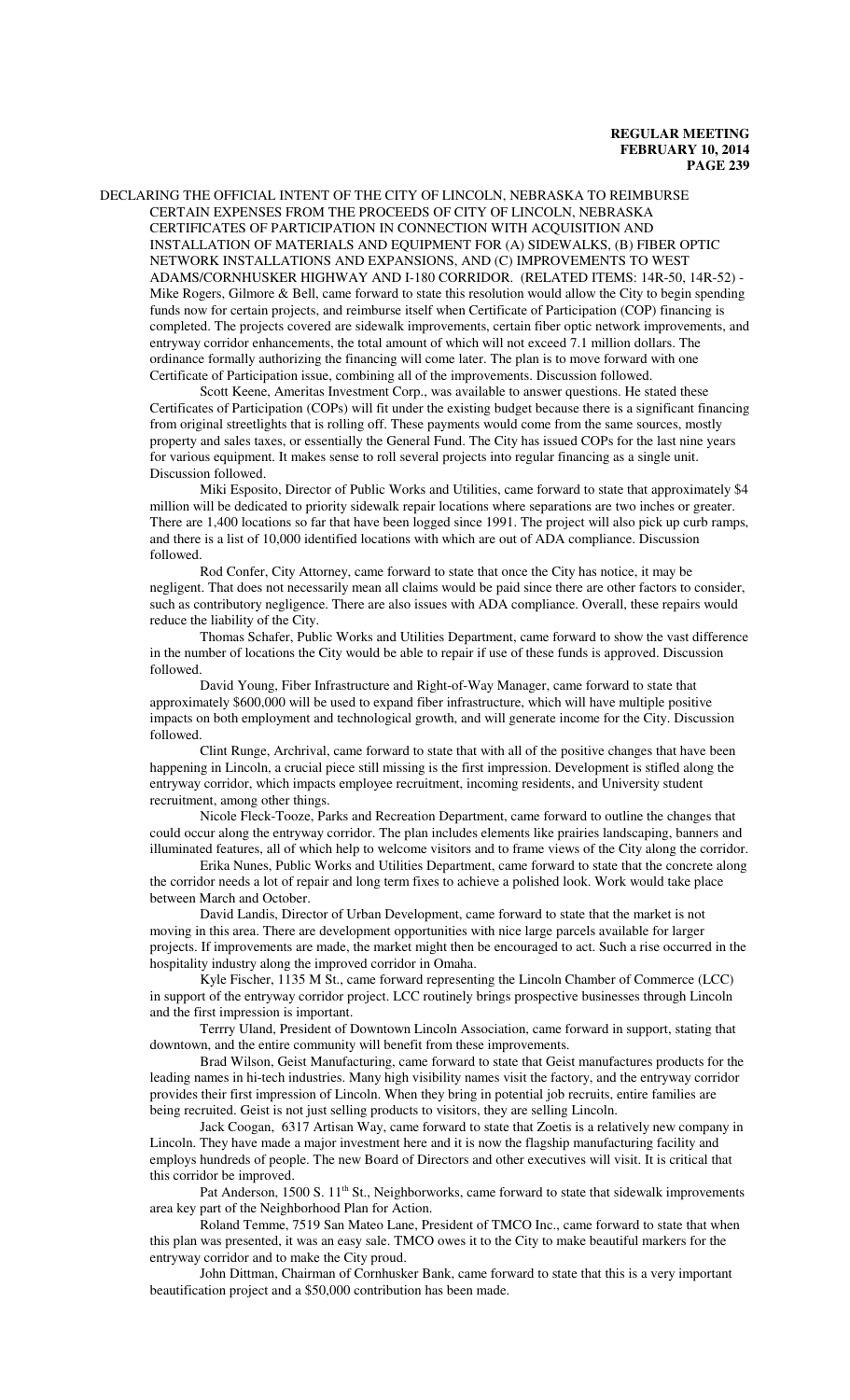Kathy Beecham, 3024 Stratford Ave., came forward with Jacques Runiga. She stated safe sidewalks are critical to citizens who rely on them as a primary way to get around town, and to families enjoying their own neighborhoods.

Jacques Runiga,  $650$  S.  $19<sup>th</sup>$  St., Apt. 2, came forward to provide his perspective as a visually impaired citizen. He resides in an apartment downtown and safe sidewalks are crucial to him for getting around.

Lynn Johnson, Director of Parks and Recreation, came forward to state these resolutions are two separate actions. One is a clarification of the funding sources, which includes donations and the Certificates of Participation. There will be no increase in the commitment of general tax funds. The other item is approval of a reimbursement resolution which allows the projects to move forward. Discussion followed.

Jane Kinsey, Watchdogs of Lincoln Government, came forward in opposition. She stated that although citizens care about sidewalk repair, the City should not rely on borrowing to pay for these repairs. It seems unnecessary to bundle various items together. The older population will not benefit much from the entryway corridor improvements.

This matter was taken under advisement.

APPROVING THE PURCHASE OF PROPERTY LOCATED AT SOUTH 29TH AND A STREETS FROM THE LINCOLN PARKS FOUNDATION FOR A PURCHASE PRICE OF \$248,750 WITH A FUNDING SOURCE FROM THE ADVANCE LAND ACQUISITION FUND - Lynn Johnson, Director of Parks and Recreation, came forward to state that Parks worked with all stakeholders in this area dubbed the Antelope Park Triangle. Due to the many amenities in the area, there has been a significant need for additional parking space. This parcel became available for purchase in 2009 and the Parks Foundation stepped in and served as a land bank. The intent now is to reimburse them using the advance land acquisition funds. Discussion followed.

APPROVING A CONTRACT AGREEMENT BETWEEN THE CITY OF LINCOLN AND WINDSTREAM COMMUNICATIONS FOR THE ANNUAL REQUIREMENTS FOR INTERNET SERVICE PROVIDER SERVICES, PURSUANT TO BID NO. 14-016, FOR A FOUR YEAR TERM WITH THE OPTION TO RENEW FOR ONE ADDITIONAL FOUR YEAR TERM - Steve Hendersen, Chief Information Officer, came forward to state this contract is the result of work with Purchasing to identify an internet service provider. The old pricing was \$24/MB for 50MB of service. The new pricing will be \$3/MB for 200MB, which is a five-fold increase at one-eighth the price.

This matter was taken under advisement.

# **COUNCIL ACTION**

# **3:08 P.M COOK BRIEFLY EXITED CHAMBERS 3:11 P.M. COOK RETURNED TO CHAMBERS**

#### **REPORTS OF CITY OFFICERS**

RESOLUTION LEVYING THE SPECIAL TAXES ASSESSED JANUARY 13, 2014 AND JANUARY 27, 2014, TO PAY FOR THE COSTS OF THE IMPROVEMENTS IN SEWER DISTRICT 1187 AND SIDEWALK DISTRICT 96 - CLERK read the following resolution, introduced by Leirion Gaylor Baird, who moved its adoption:

A-88088 BE IT RESOLVED by the City Council of the City of Lincoln, Nebraska that:

The special taxes assessed January 13, 2014 and January 27, 2014, to pay the costs of the improvements in Sewer District 1187 and Sidewalk District 96 are hereby levied and shall bear interest at 5.2442% per annum and that the period of time in which the assessments are to be paid shall be as follows: 20 years - Sewer District 1187

5 years - Sidewalk District 96

Introduced by Leirion Gaylor Baird

Seconded by Christensen and carried by the following vote: AYES: Camp, Christensen, Emery, Eskridge, Fellers, Gaylor Baird; NAYS: None; ABSENT: Cook.

RESOLUTION APPROVING THE DISTRIBUTION OF FUNDS REPRESENTING INTEREST EARNINGS ON SHORT-TERM INVESTMENTS OF IDLE FUNDS DURING THE MONTH ENDED DECEMBER 31,

2013 - CLERK read the following resolution, introduced by Leirion Gaylor Baird, who moved its adoption:<br>A-88089 BE IT RESOLVED by the City of Lincoln, Nebraska: BE IT RESOLVED by the City of Lincoln, Nebraska:

That during the month ended December 31, 2013 \$143,362.24 was earned from the investments of "IDLE FUNDS". The same is hereby distributed to the various funds on a pro-rata basis using the balance of each fund and allocating a portion of the interest on the ratio that such balance bears to the total of all fund balances.

Introduced by Leirion Gaylor Baird Seconded by Christensen and carried by the following vote: AYES: Camp, Christensen, Emery, Eskridge, Fellers, Gaylor Baird; NAYS: None; ABSENT: Cook.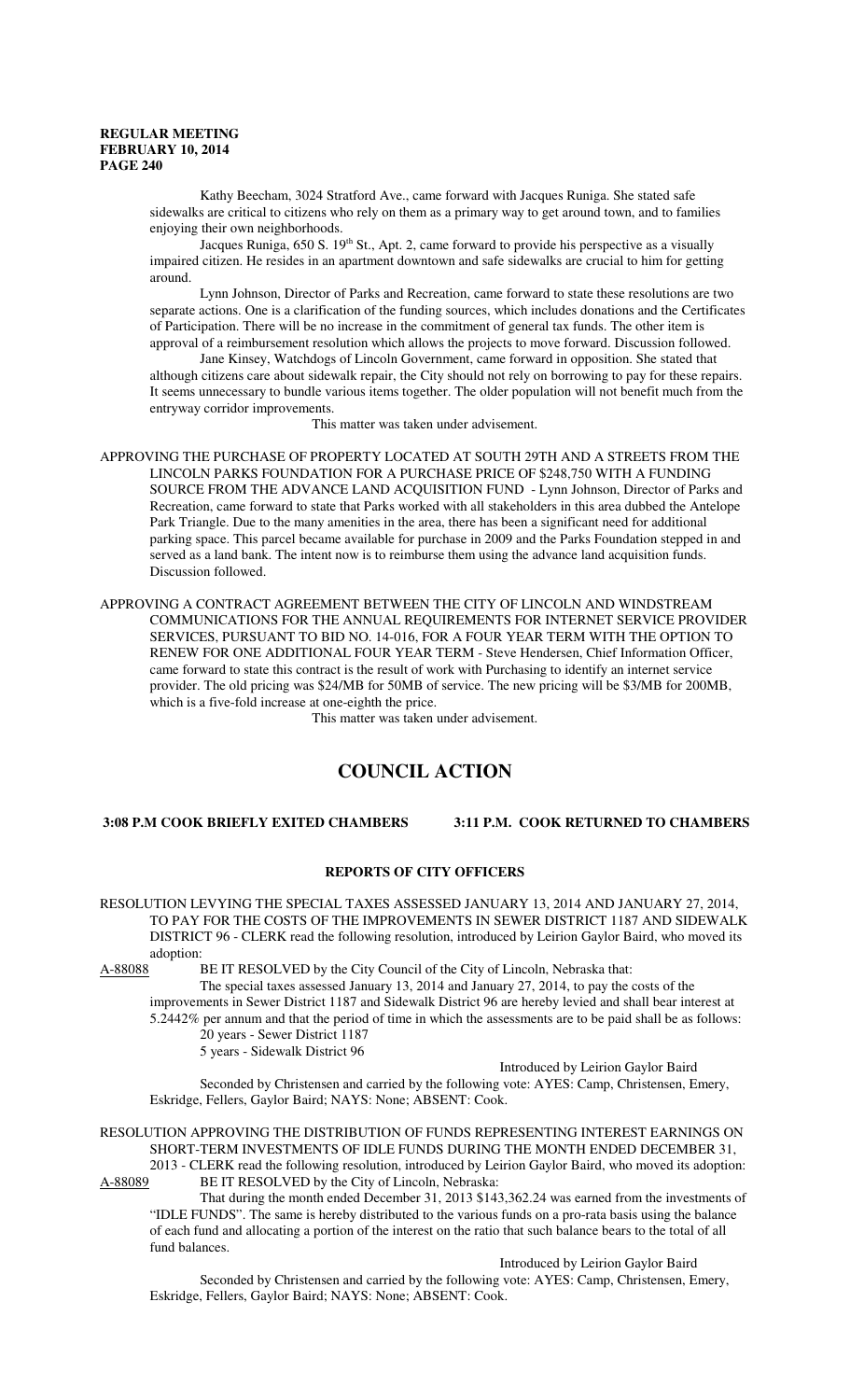CLERK'S LETTER AND MAYOR'S APPROVAL OF RESOLUTIONS AND ORDINANCES PASSED BY THE CITY COUNCIL ON JANUARY 27, 2014 - CLERK presented said report which was placed on file in the Office of the City Clerk. **(27-1)**

# **PETITIONS & COMMUNICATIONS**

SETTING THE HEARING DATE OF MONDAY, MARCH 3, 2014 AT 3:00 P.M. FOR THE APPLICATION OF CASEY'S RETAIL COMPANY DBA CASEY'S GENERAL STORE #2720 TO EXPAND FROM APPROXIMATELY 40' X 76' TO APPROXIMATELY 40' TO 88' AT 1001 SOUTH 13TH STREET -CLERK read the following resolution, introduced by Leirion Gaylor Baird, who moved its adoption:<br>A-88090 BE IT RESOLVED by the City Council, of the City of Lincoln, that a hearing date is hereby

BE IT RESOLVED by the City Council, of the City of Lincoln, that a hearing date is hereby set for Monday, March 3, 2014, at 3:00 p.m. or as soon thereafter as possible in the City Council Chambers, County-City Building, 555 S. 10th St., Lincoln, NE for the Application of Casey's Retail Company dba Casey's General Store #2720 to expand from approximately 40' x 76' to approximately 40' x 88' at 1001 South 13<sup>th</sup> Street.

set.

set.

set.

If the Police Dept. is unable to complete the investigation by said time, a new hearing date will be

#### Introduced by Leirion Gaylor Baird

Seconded by Christensen and carried by the following vote: AYES: Camp, Christensen, Emery, Eskridge, Fellers, Gaylor Baird; NAYS: None; ABSENT: Cook.

SETTING THE HEARING DATE OF MONDAY, MARCH 3, 2014 AT 3:00 P.M. FOR THE APPLICATION OF YO JAVA, INC. DBA MO JAVA CAFÉ TO EXPAND FROM APPROXIMATELY 42' X 40' TO APPROXIMATELY 62' X 40' AT 2649 NORTH  $48<sup>TH</sup>$  STREET - CLERK read the following resolution, introduced by Leirion Gaylor Baird, who moved its adoption:

A-88091 BE IT RESOLVED by the City Council, of the City of Lincoln, that a hearing date is hereby set for Monday, March 3, 2014, at 3:00 p.m. or as soon thereafter as possible in the City Council Chambers, County-City Building, 555 S. 10th St., Lincoln, NE for the Application of Yo Java, Inc. dba Mo Java Café to expand from approximately 42' x 40' to 62' x 40' at 2649 North 48<sup>th</sup> Street.

If the Police Dept. is unable to complete the investigation by said time, a new hearing date will be

Introduced by Leirion Gaylor Baird

Seconded by Christensen and carried by the following vote: AYES: Camp, Christensen, Emery, Eskridge, Fellers, Gaylor Baird; NAYS: None; ABSENT: Cook.

SETTING THE HEARING DATE OF MONDAY, MARCH 3, 2014 AT 3:00 P.M. FOR THE MANAGER APPLICATION OF ROGER PATTON IN CONNECTION WITH RISKY'S, INC. DBA RISKY'S SPORT'S BAR & GRILL LOCATED AT 4680 LEIGHTON AVENUE - CLERK read the following resolution, introduced by Leirion Gaylor Baird, who moved its adoption:

A-88092 BE IT RESOLVED by the City Council, of the City of Lincoln, that a hearing date is hereby set for Monday, March 3, 2014, at 3:00 p.m. or as soon thereafter as possible in the City Council Chambers, County-City Building, 555 S. 10th St., Lincoln, NE for the Manager Application of Roger Patton in connection with Risky's, Inc. dba Risky's Sports Bar & Grill located at 4680 Leighton Avenue. If the Police Dept. is unable to complete the investigation by said time, a new hearing date will be

Introduced by Leirion Gaylor Baird

Seconded by Christensen and carried by the following vote: AYES: Camp, Christensen, Emery, Eskridge, Fellers, Gaylor Baird; NAYS: None; ABSENT: Cook.

APPLICATION OF JILLIAN CARTER IN CONNECTION WITH GREENFIELD'S DBA GREENFIELD'S LOCATED AT 7900 SOUTH 87TH STREET - CLERK read the following resolution, introduced by Leirion Gaylor Baird, who moved its adoption:

A-88093 BE IT RESOLVED by the City Council, of the City of Lincoln, that a hearing date is hereby set for Monday, March 3, 2014, at 3:00 p.m. or as soon thereafter as possible in the City Council Chambers, County-City Building, 555 S. 10th St., Lincoln, NE for the Manager Application of Jillian Carter in connection with Greenfield's dba Greenfield's located at 7900 South 87<sup>th</sup> Street.

If the Police Dept. is unable to complete the investigation by said time, a new hearing date will be set.

#### Introduced by Leirion Gaylor Baird

Seconded by Christensen and carried by the following vote: AYES: Camp, Christensen, Emery, Eskridge, Fellers, Gaylor Baird; NAYS: None; ABSENT: Cook.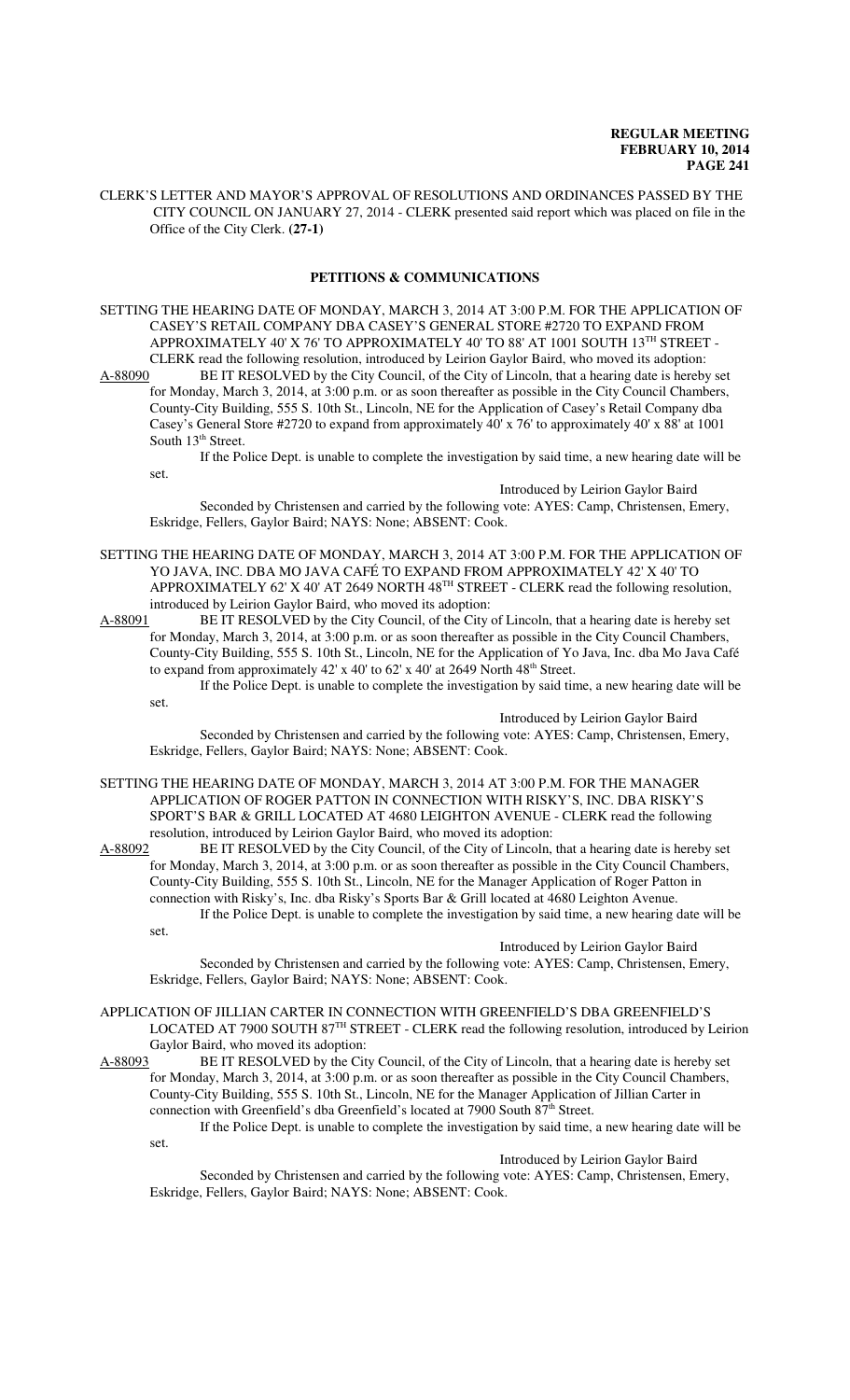#### **LIQUOR RESOLUTIONS**

APPLICATION OF NEBRASKA ENTERTAINMENT INC. DBA LINCOLN GRAND CINEMA FOR A CLASS I LIQUOR LICENSE AT 1101 P ST - PRIOR to reading:<br>EMERY Moved to Delay Action with continued Public F

Moved to Delay Action with continued Public Hearing the application of Nebraska Entertainment Inc. dba Lincoln Grand Cinema for a Class I liquor license three weeks to March 3, 2014. Seconded by Christensen and carried by the following vote: AYES: Camp, Christensen, Cook,

Emery, Eskridge, Fellers, Gaylor Baird; NAYS: None.

MANAGER APPLICATION OF BRIAN G. SHANDER FOR NEBRASKA ENTERTAINMENT INC. DBA LINCOLN GRAND CINEMA AT 1101 P ST - PRIOR to reading:

EMERY Moved to Delay Action with continued Public Hearing the Manager Application of Brian G. Shander in connection with Nebraska Entertainment Inc. dba Lincoln Grand Cinema three weeks to March 3, 2014.

Seconded by Christensen and carried by the following vote: AYES: Camp, Christensen, Cook, Emery, Eskridge, Fellers, Gaylor Baird; NAYS: None.

APPLICATION OF THE GARAGE SPORTS BAR & GRILL INC. DBA THE GARAGE SPORTS BAR AND GRILL TO EXPAND ITS CLASS I LIQUOR LICENSE FOR AN EXPANSION OF THE BEER GARDEN AREA FOR A NEW LICENSED AREA DESCRIBED AS A ONE STORY BUILDING APPROX. 95 FT. BY 102 FT. WITH BEER GARDEN AREA APPROX. 21 FT. BY 64 FT. AT 5551 S. 48TH ST - CLERK read the following resolution, introduced by Jon Camp, who moved its adoption for approval:<br>A-88094 I

BE IT RESOLVED by the City Council of the City of Lincoln, Nebraska:

That after hearing duly had as required by law, consideration of the facts of this application, the Nebraska Liquor Control Act, and the pertinent City ordinances, the City Council recommends that the application of The Garage Sports Bar & Grill Inc. dba The Garage Sports Bar & Grill to expand its licensed premises by expanding the outside area by an additional seven feet to the west of the presently licensed premises located at 5551 South 48th Street, Lincoln, Nebraska, said license to read as a one story building approximately 95 feet by 102 feet with beer garden approximately 21 feet by 64 feet on the south west side of the building, be approved with the condition that the premises complies in every respect with all City and State regulations, specifically the Smoking Regulation Act and the Nebraska Clean Indoor Air Act.

BE IT FURTHER RESOLVED that the City Clerk is directed to transmit a copy of this resolution to the Nebraska Liquor Control Commission.

Introduced by Jon Camp Seconded by Christensen and carried by the following vote: AYES: Camp, Christensen, Cook,

Emery, Eskridge, Fellers, Gaylor Baird; NAYS: None.

APPLICATION OF TEMENAY CORP. DBA MUM'S LIQUOR FOR A CLASS D LIQUOR LICENSE AT 2202 O ST - CLERK read the following resolution, introduced by Jon Camp, who moved its adoption for approval:<br>A-88095 I

BE IT RESOLVED by the City Council of the City of Lincoln, Nebraska:

That after hearing duly had as required by law, consideration of the facts of this application, the Nebraska Liquor Control Act, and the pertinent City ordinances, the City Council recommends that the application of Temenay Corp. dba Mum's Liquor for a Class "D" liquor license at 2202 O Street, Lincoln, Nebraska, for the license period ending April 30, 2014, be approved with the condition that:

1. All employees must possess a valid Responsible Beverage Server/Seller Permit as required by Section 5.04.124 of the Lincoln Municipal Code.

2. The premises must comply in every respect with all city and state regulations.

The City Clerk is directed to transmit a copy of this resolution to the Nebraska Liquor Control Commission.

Introduced by Jon Camp

Seconded by Christensen and carried by the following vote: AYES: Camp, Christensen, Cook, Emery, Eskridge, Fellers, Gaylor Baird; NAYS: None.

#### MANAGER APPLICATION OF FISEHA TESFAZION FOR TEMENAY CORP. DBA MUM'S LIQUOR AT 2202 O ST - CLERK read the following resolution, introduced by Jon Camp, who moved its adoption for approval:

A-88096 WHEREAS, Temenay Corp. dba Mum's Liquor located at 2202 O Street, Lincoln, Nebraska has been approved for a Retail Class "D" liquor license, and now requests that Fiseha Tesfazion be named manager;

> WHEREAS, Fiseha Tesfazion appears to be a fit and proper person to manage said business. NOW, THEREFORE, BE IT RESOLVED by the City Council of the City of Lincoln, Nebraska:

That after hearing duly had as required by law, consideration of the facts of this application, the Nebraska Liquor Control Act, and the pertinent City ordinances, the City Council recommends that Fiseha Tesfazion be approved as manager of this business for said licensee. The City Clerk is directed to transmit a copy of this resolution to the Nebraska Liquor Control Commission.

Introduced by Jon Camp

Seconded by Christensen and carried by the following vote: AYES: Camp, Christensen, Cook, Emery, Eskridge, Fellers, Gaylor Baird; NAYS: None.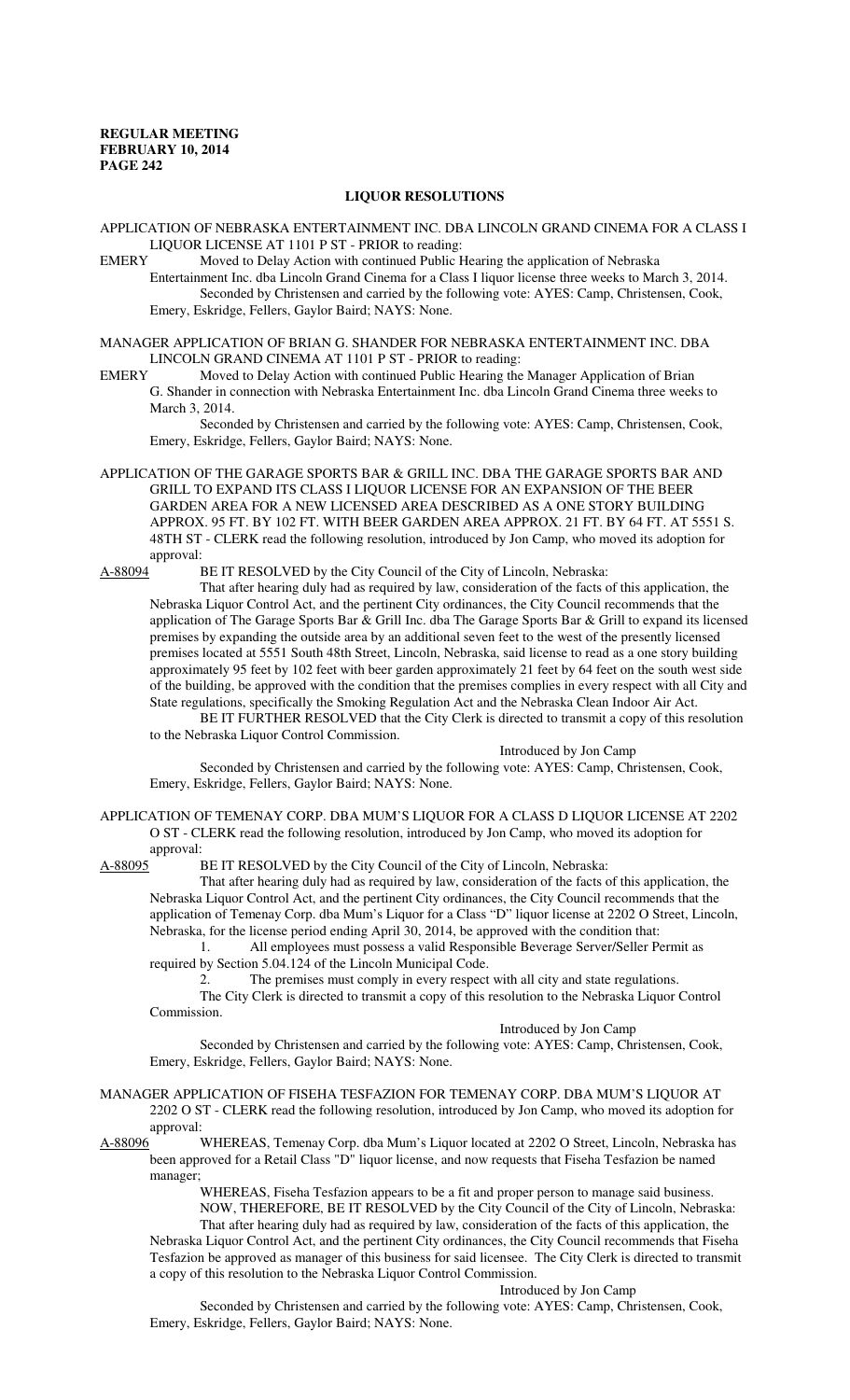#### **ORDINANCES - 2ND READING & RELATED RESOLUTIONS (as required)**

- CHANGE OF ZONE NO. 13029 APPLICATION OF US PROPERTIES FOR A CHANGE OF ZONE FROM AGR AGRICULTURAL RESIDENTIAL DISTRICT TO H-3 HIGHWAY COMMERCIAL DISTRICT ON PROPERTY GENERALLY LOCATED AT EIGER DRIVE AND NEBRASKA HIGHWAY 2. (RELATED ITEMS: 14-15, 14R-48) - PRIOR to reading:
- EMERY Moved for Bill No. 14-15 to be placed on the Pending List with no date certain. Seconded by Fellers and carried by the following vote: AYES: Camp, Christensen, Cook, Emery, Eskridge, Fellers, Gaylor Baird; NAYS: None.
- CLERK Read an ordinance, introduced by Trent Fellers, amending the Lincoln Zoning District Maps adopted by reference and made a part of Title 27 of the Lincoln Municipal Code, pursuant to Section 27.05.020 of the Lincoln Municipal Code, by changing the boundaries of the districts established and shown thereon, for the second time.
- SPECIAL PERMIT NO. 13060 APPLICATION OF SILVER OFFICE OAKVIEW LLC TO ALLOW A CAMPGROUND FOR 13 CAMP SITES ON PROPERTY GENERALLY LOCATED AT EIGER DRIVE AND NEBRASKA HIGHWAY 2. (RELATED ITEMS: 14-15, 14R-48) - PRIOR to reading:<br>EMERY Moved for Bill No. 14R-48 to be placed on the Pending List with no date certain.
- Moved for Bill No. 14R-48 to be placed on the Pending List with no date certain. Seconded by Fellers and carried by the following vote: AYES: Camp, Christensen, Cook, Emery, Eskridge, Fellers, Gaylor Baird; NAYS: None.
- REDEDICATION OF VACATED CRESTDALE ROAD AS PUBLIC RIGHT-OF-WAY CLERK read an ordinance, introduced by Trent Fellers, rededicating vacated Crestdale Road right-of-way vacated by Ordinance No. 11221, for the second time.

#### **PUBLIC HEARING - RESOLUTIONS**

SPECIAL PERMIT/USE PERMIT NO. 8C – APPLICATION OF A STREET, LLC, TO ALLOW AN APPROXIMATELY 12,400 SQUARE FOOT EXPANSION OF AN EXISTING HEALTH CARE FACILITY AND TO MODIFY THE REQUIRED PARKING RATIO FOR DOCTORS' OFFICES ON PROPERTY GENERALLY LOCATED AT SOUTH 70TH STREET AND A STREET - CLERK read the following resolution, introduced by Trent Fellers, who moved its adoption:<br>A-88097 WHEREAS, A Street, LLC has submitted an application in accord

WHEREAS, A Street, LLC has submitted an application in accordance with Sections 27.64.010, and 27.63.080 of the Lincoln Municipal Code designated as Special Permit/Use Permit No. 8C for authority to expand the existing health care facility by approximately 12,400 square feet and add a new parking lot, with a request to modify the required parking ratio for doctors' offices from one parking space per 225 square feet of floor area to one parking space per 300 square feet of floor area on property generally located at South 70th Street and A Street, and legally described as:

Lot 1, Prairie Life Center 1st Addition; Lots 2 and 3, Prairie Life Center

Addition; and Lot 81 I.T., in the Southeast Quarter of Section 28, Township 10

North, Range 7 East of the 6th P.M., Lincoln, Lancaster County, Nebraska;

WHEREAS, the real property adjacent to the area included within the site plan for this expanded health care facility will not be adversely affected; and

WHEREAS, said site plan together with the terms and conditions hereinafter set forth are consistent with the intent and purpose of Title 27 of the Lincoln Municipal Code to promote the public health, safety, and general welfare.

NOW, THEREFORE, BE IT RESOLVED by the City Council of the City of Lincoln, Nebraska:

That the application of A Street, LLC, hereinafter referred to as "Permittee", for authority to expand the existing health care facility by approximately 12,400 square feet, to add a new parking lot, and reduce the required parking ratio for doctors' offices, on the property legally described above, be and the same is hereby granted under the provisions of Sections 27.64.010, and 27.63.080 of the Lincoln Municipal Code upon condition that construction and operation of the health care facility under the amended Combined Special Permit/Use Permit be in substantial compliance with said application, the site plan, and the following additional express terms, conditions, and requirements:

1. This permit approves an addition of approximately 12,400 square feet of floor area and reduces the parking requirements for doctors' offices from one parking space per 225 square feet of floor area to one parking space per 300 square feet of floor area for Lot 1, Prairie Life Center 1st Addition. 2. Before receiving building permits:

- a. The Permittee shall cause to be prepared and submitted to the Planning Department a revised and reproducible final sign plan including five copies showing the following revisions:
	-
	- i. Revise the building envelope along Gramercy Road and reduce it by 5 feet.
	- ii. Delete the "Site Area Calculations" table on the site plan.
	- iii. Delete the "Owner's List" from the project data table on the site plan.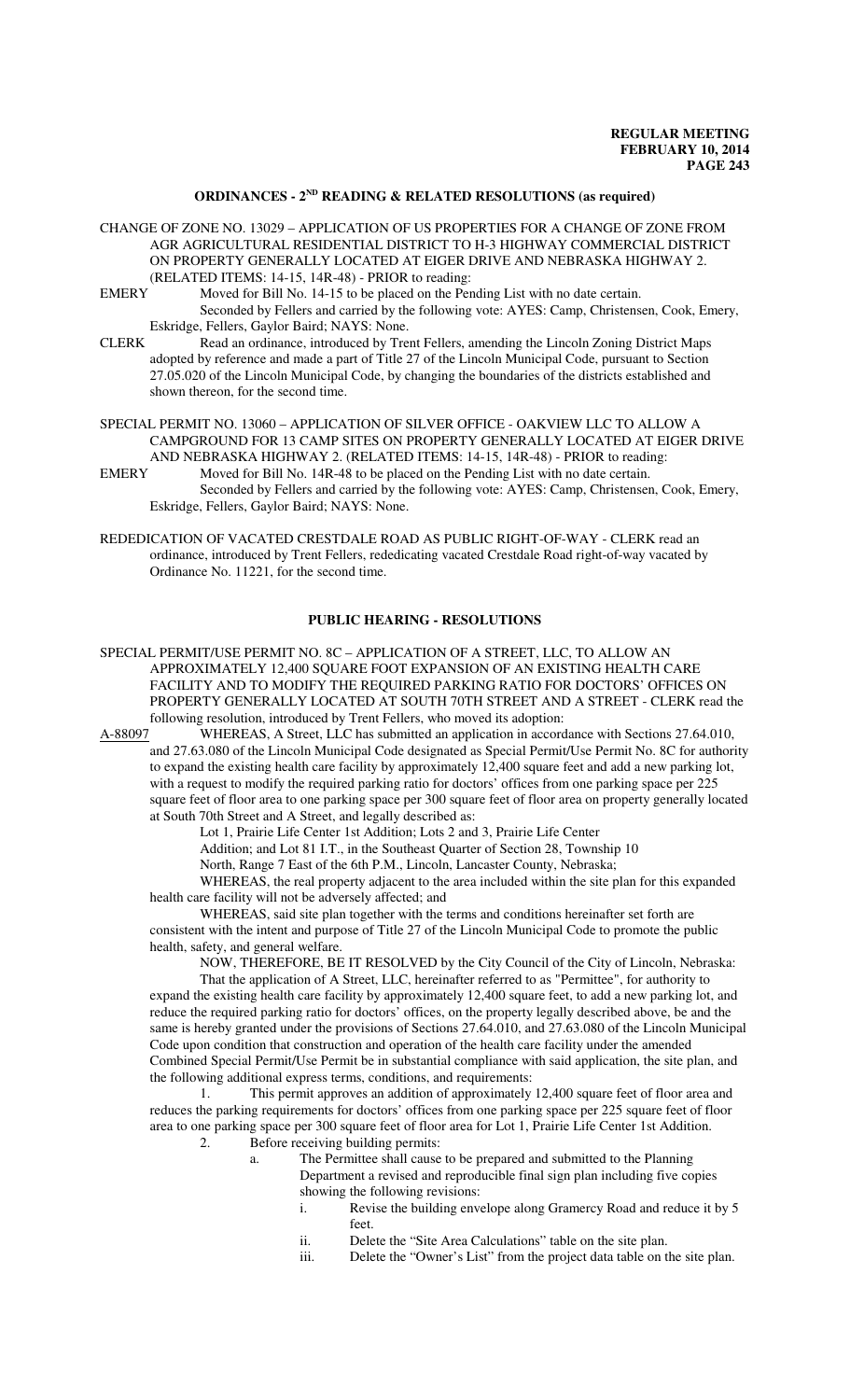- iv. Add to the General Notes, "Signs need not be shown on this site plan, but need to be in compliance with Chapter 27.69 of the Lincoln Zoning Ordinance, and must be approved by Building & Safety Department prior to installation".
- v. Add a note to the plan that states, "A landscape plan will meet Design Standards for Screening and Landscaping, Chapter 3.50, and will be approved by the Director of Planning prior to obtaining a building permit."
- vi. Add a note to the plan that states, "The parking lot will meet Design Standards for Parking Lots, Chapter 3.45, and will be reviewed at the time of building permit."
- vii. Add the 20' front yard setback along A Street.
- viii. Add a note to the site plan that states, "The developer reserves the right to build anywhere within the building envelope shown."
- ix. Update the parking table using the floor area of the medical office building.
- x. Remove the APPROVAL block on the site plan.
- xi. Remove note #23 from the site plan.
- xii. Update the legal descriptions on the site plan and the referenced zoning districts.
- b. Provide documentation from the Register of Deeds that the letter of acceptance as required by the approval of the special permit has been recorded.
- c. The construction plans must substantially comply with the approved plans.
- 3. All development and construction must substantially comply with the approved plans.

4. All privately-owned improvements, including landscaping and recreational facilities, must be permanently maintained by the Permittee or an appropriately established homeowners association approved by the City.

5. The physical location of all setbacks and yards, buildings, parking and circulation elements, and similar matters must be in substantial compliance with the location of said items as shown on the approved site plan.

6. The terms, conditions, and requirements of this resolution shall run with the land and be binding on the Permittee, its successors, and assigns.

7. The Permittee shall sign and return the letter of acceptance to the City Clerk. This step should be completed within 60 days following the approval of the special permit. The City Clerk shall file a copy of the resolution approving the special permit and the letter of acceptance with the Register of Deeds, filing fees therefor to be paid in advance by the Permittee. Building permits will not be issued unless the letter of acceptance has been filed.

8. The site plan as approved with this resolution voids and supersedes all previously approved site plans, however the terms and conditions of all prior resolutions approving this Combined Special Permit/Use Permit remain in full force and effect except as specifically amended by this resolution. Introduced by Trent Fellers

Seconded by Christensen and carried by the following vote: AYES: Camp, Christensen, Cook, Emery, Eskridge, Fellers, Gaylor Baird; NAYS: None.

AMENDING THE SECOND YEAR (2013-14) OF THE SIX YEAR CIP FOR PARKS AND RECREATION DEPARTMENT/WEST ADAMS/CORNHUSKER HIGHWAY AND I-180 CORRIDORS PROJECT TO IDENTIFY AN APPROPRIATION OF \$2.5 MILLION AND CHANGE THE FUNDING SOURCE FROM OTHER FINANCING TO LEASE PURCHASE FUNDING. (RELATED ITEMS: 14R-50, 14R-52) - CLERK read the following resolution, introduced by Trent Fellers, who moved its adoption:

A-88098 A Resolution amending the first year (2012-2013) of the Fiscal Year 2012/2013 - 2017/2018 Six Year Capital Improvement Program (adopted by and attached to Resolution No. A-86975 as Schedule 5, as amended by Resolution No. A-87532, to establish Parks and Recreation Department - West Adams/Cornhusker Highway and I-180 Entry Corridors as a capital improvement project within the adopted Capital Improvement Program; increasing appropriations for said capital improvement project from \$1,900,000.00 to \$2,500,000.00, and changing the source of funding from Other Financing to Lease Purchase Financing.

NOW, THEREFORE, BE IT RESOLVED by the City Council of the City of Lincoln, Nebraska: That the City Council hereby appropriates and directs the Finance Director to make the necessary adjustments to the annual budget to designate \$2,500,000.00 from Lease Purchase Financing to be used toward construction of the West Adams/ Cornhusker Highway and I-180 Entry Corridors Project. Introduced by Trent Fellers

Seconded by Christensen and carried by the following vote: AYES: Camp, Christensen, Cook, Emery, Eskridge, Fellers, Gaylor Baird; NAYS: None.

DECLARING THE OFFICIAL INTENT OF THE CITY OF LINCOLN, NEBRASKA TO REIMBURSE CERTAIN EXPENSES FROM THE PROCEEDS OF CITY OF LINCOLN, NEBRASKA CERTIFICATES OF PARTICIPATION IN CONNECTION WITH ACQUISITION AND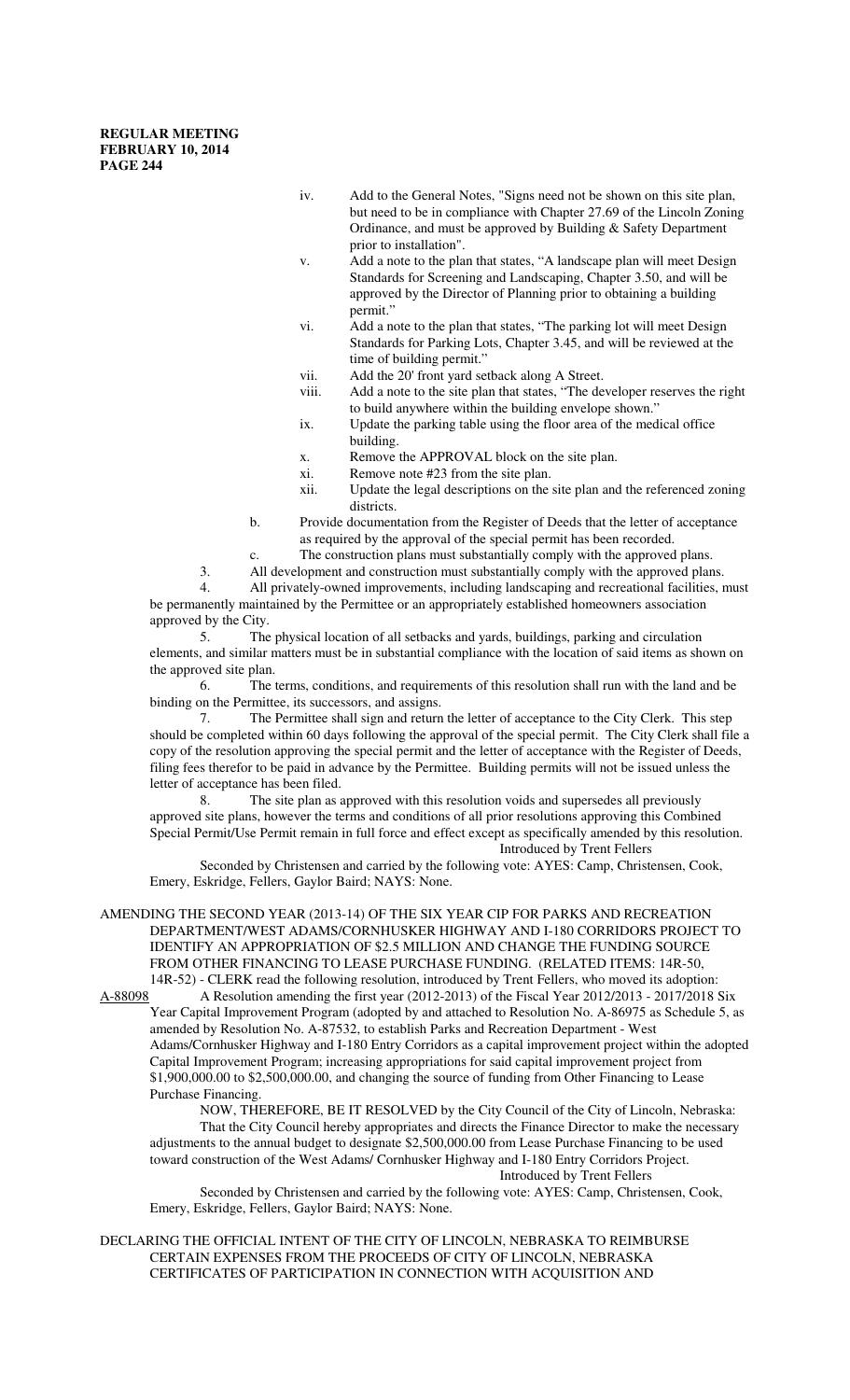INSTALLATION OF MATERIALS AND EQUIPMENT FOR (A) SIDEWALKS, (B) FIBER OPTIC NETWORK INSTALLATIONS AND EXPANSIONS, AND (C) IMPROVEMENTS TO WEST ADAMS/CORNHUSKER HIGHWAY AND I-180 CORRIDOR. (RELATED ITEMS: 14R-50, 14R-52) - CLERK read the following resolution, introduced by Trent Fellers, who moved its adoption:

A-88099 A RESOLUTION DECLARING THE OFFICIAL INTENT OF THE CITY OF LINCOLN, NEBRASKA TO REIMBURSE CERTAIN EXPENSES FROM THE PROCEEDS OF CITY OF LINCOLN, NEBRASKA CERTIFICATES OF PARTICIPATION IN CONNECTION WITH THE ACQUISITION AND INSTALLATION OF MATERIALS AND EQUIPMENT FOR SIDEWALKS, FIBER OPTIC NETWORK INSTALLATIONS AND EXPANSIONS, AND IMPROVEMENTS TO WEST ADAMS/CORNHUSKER HIGHWAY AND I-180 CORRIDOR

BE IT RESOLVED by the Council (the "Council") of the City of Lincoln, Nebraska (the "City") as follows:

Section 1. Findings.

(a) The City has begun the acquisition and installation of materials and equipment for (i) sidewalks, (ii) fiber optic network installations and expansions, and (iii) enhancements to the West Adams/Cornhusker Highway and I-180 Corridor (together, the "Project") in the current fiscal year to provide for the health, safety and welfare of its residents.

(b) Pursuant to Section 15-201.02, Reissue Revised Statutes of Nebraska, as amended ("Section 15-201.02"), the City is authorized to enter into installment contracts for the purchase of real and personal property, which contracts need not be restricted to a single year and may provide for the purchase of the property in installment payments to be paid over more than one fiscal year.

(c) The City anticipates entering into a lease-purchase agreement (the "Lease Agreement") pursuant to its authority under Section 15-201.02 in connection with the Project to finance all or a portion of the costs of the Project through issuance, sale and delivery of Certificates of Participation in the Lease Agreement (the "COPs").

(d) The City anticipates incurring a portion of the costs of the Project prior to the issuance of the COPs and desires to preserve its ability to reimburse such costs under the provisions of the Internal Revenue Code of 1986, as amended (the "Code"), and the applicable regulations thereunder (the "Regulations").

(e) The Regulations govern the City's use of proceeds derived from the sale of th COPs to reimburse "original expenditures" made by the City prior to the authorization of the COPs. Specifically, the Code requires the City to declare its official intent to reimburse original expenditures made in furtherance of the Project not later than 60 days after payment of such original expenditures. The Code requires that tax-exempt obligations be issued, and a reimbursement allocation be made, from the proceeds of those obligations within 18-months after the later of the date the original expenditure is paid or the Project is placed in service or abandoned, but in no event more than three (3) years after the date the expenditure is paid.

(f) It is necessary, desirable, advisable and in the best interests of the City that the requirements of the Regulations be satisfied to preserve the ability of the City to reimburse costs of the Project made by the City from and after the date of the passage and adoption of this Resolution from the proceeds of the COPs.

Section 2. Declaration of Intent and Related Matters.

(a) In accordance with the provisions of this Resolution and Section 1.150-2 of the Regulations, the Council hereby declares the official intent of the City to reimburse all or part of the costs of the Project through the execution and delivery of the Lease Agreement and the issuance of the COPs in connection therewith, the interest portion of which will be excludable from gross income for federal income tax purposes under Section 103 of the Internal Revenue Code of 1986, as amended. Prior to the execution and delivery of the Lease Agreement and the issuance of the COPs, the City is authorized to advance moneys in an amount not to exceed \$7,100,000 for the purposes hereinbefore described.

(b) Except for (i) expenditures to be paid or reimbursed from sources other than the COPs, (ii) "de minimus expenditures" defined under Section 1.150-2(f)(1) of the Regulations, and (iii) "preliminary expenditures" defined under Section 1.150-2(f)(2) of the Regulations, no expenditures made in furtherance of the Project have been paid by the City more than 60 days prior to the adoption of this Resolution.

(c) Payments under the Lease Agreement constituting debt service on the COPs will be paid from the City's General Fund.

(d) The COPs will be issued in the amount, and upon the terms and conditions agreed to between or among the City, the lessor under the Lease Agreement and the purchaser(s) of the COPs, as authorized by the Council at a meeting held for such purpose.

(e) As of the date of this Resolution, there are no funds of the City reserved, allocated on a long-term basis or otherwise set aside (or reasonably expected to be reserved, allocated on a long-term basis or otherwise set aside) to provide permanent financing for the expenditures related to the Project, other than the contemplated issuance of the COPs.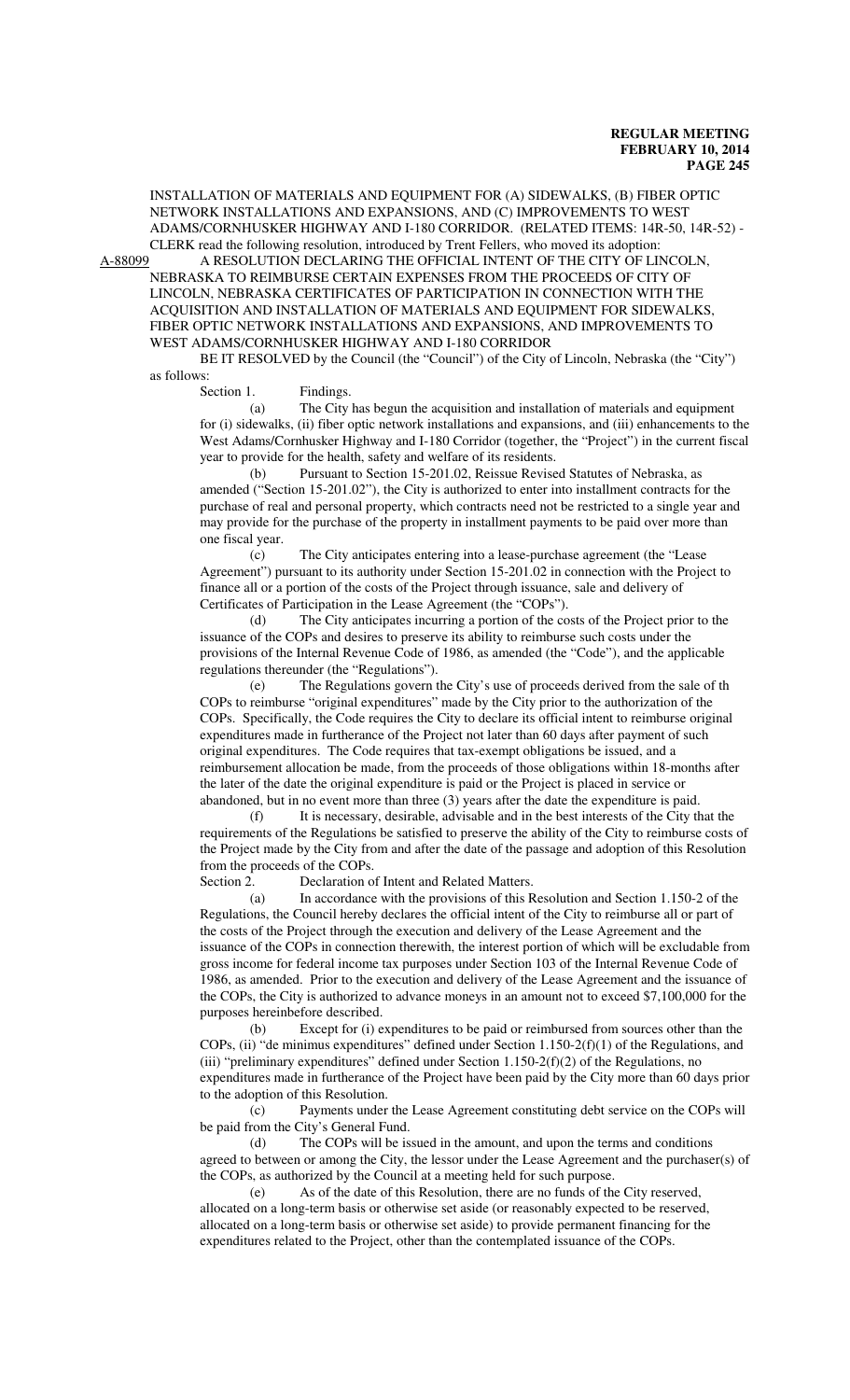Section 3. Authorizations.

(a) The Finance Director and the City Controller (each an "Authorized Officer") are hereby authorized to take any further action that is necessary to preserve the ability of the City to reimburse original expenditures made in furtherance of the Project from and after the date of the passage and adoption of this Resolution from the proceeds of the COPs.

(b) The Authorized Officers shall be, and each of them hereby is, authorized to execute on behalf of the City and to deliver any and all other instruments and documents including, but not limited to, such certificates or instruments as may be required under the terms of this Resolution necessary to be executed and delivered in connection with this Resolution and the approvals made hereby.

(c) An Authorized Officer shall be responsible for making the "reimbursement allocations" described in Section 1.150-2 of the Regulations by transferring the appropriate amount of COPs proceeds to the City accounts used to temporarily finance some or all of the Project. Each allocation must be evidenced by an entry on the official books of the City maintained for the Project and must specifically identify the original expenditure being reimbursed.

Section 4. Ratification. All acts and deeds heretofore done by any officer, employee or agent of the City, on behalf of the City, to preserve the City's ability to reimburse expenditures made in furtherance of the Project with the proceeds of the COPs are hereby ratified, confirmed and approved.

Section 5. Effective Dates. This Resolution will be in full force and effect from and after its passage and adoption by the Council and approval by the Mayor.

Section 6. Conflicting Resolutions Repealed. All resolutions of the Council, or parts thereof, in conflict with the provisions of this Resolution are, to the extent of such conflict, hereby repealed. Introduced by Trent Fellers

Seconded by Christensen and carried by the following vote: AYES: Camp, Christensen, Cook, Emery, Eskridge, Fellers, Gaylor Baird; NAYS: None.

APPROVING THE PURCHASE OF PROPERTY LOCATED AT SOUTH 29TH AND A STREETS FROM THE LINCOLN PARKS FOUNDATION FOR A PURCHASE PRICE OF \$248,750 WITH A FUNDING SOURCE FROM THE ADVANCE LAND ACQUISITION FUND - CLERK read the following resolution, introduced by Trent Fellers, who moved its adoption:

A-88100 BE IT RESOLVED by the City Council of the City of Lincoln, Nebraska:

That pursuant to Article IX-B, Section 12, of the Charter of the City of Lincoln, the City of Lincoln Parks and Recreation Department is hereby authorized to use \$248,750.00 from the Advance Acquisition Fund for the purchase of the property generally located at 29th and A Streets, commonly known as 2829 and 2847 A Street, and legally described as Lots 2-5, Block 2, Zehrung and Ames Addition, Lincoln, Lancaster County, Nebraska.

Introduced by Trent Fellers

Seconded by Christensen and carried by the following vote: AYES: Camp, Christensen, Cook, Emery, Eskridge, Fellers, Gaylor Baird; NAYS: None.

APPROVING A CONTRACT AGREEMENT BETWEEN THE CITY OF LINCOLN AND WINDSTREAM COMMUNICATIONS FOR THE ANNUAL REQUIREMENTS FOR INTERNET SERVICE PROVIDER SERVICES, PURSUANT TO BID NO. 14-016, FOR A FOUR YEAR TERM WITH THE OPTION TO RENEW FOR ONE ADDITIONAL FOUR YEAR TERM - CLERK read the following resolution, introduced by Trent Fellers, who moved its adoption:

A-88101 BE IT RESOLVED by the City Council of the City of Lincoln, Nebraska:

That the attached Contract Agreement between the City of Lincoln and Windstream Communications for the annual requirements for Internet Service Provider Services, pursuant to Bid No. 14-016, for a four year term with the option to renew for one additional four year term, upon the terms and conditions as set forth in said Contract Agreement, is hereby approved and the Mayor is authorized to execute the same and any associated amendments or renewals on behalf of the City of Lincoln. Introduced by Trent Fellers

Seconded by Christensen and carried by the following vote: AYES: Camp, Christensen, Cook, Emery, Eskridge, Fellers, Gaylor Baird; NAYS: None.

### **ORDINANCES - 3RD READING & RELATED RESOLUTIONS (as required)**

CHANGE OF ZONE 13028 – APPLICATION OF LINCOLN COUNTRYHOUSE III, LLC FOR A CHANGE OF ZONE FROM P PUBLIC USE DISTRICT TO R-3 RESIDENTIAL DISTRICT ON PROPERTY GENERALLY LOCATED AT SOUTH 70TH STREET AND O STREET - CLERK read an ordinance, introduced by Doug Emery, amending the Lincoln Zoning District Maps adopted by reference and made a part of Title 27 of the Lincoln Municipal Code, pursuant to Section 27.05.020 of the Lincoln Municipal Code, by changing the boundaries of the districts established and shown thereon, the third time.<br>EMERY Moved to pass the ordinance as read. Moved to pass the ordinance as read.

Seconded by Fellers and carried by the following vote: AYES: Camp, Christenesen, Cook, Emery, Eskridge, Fellers, Gaylor Baird; NAYS: None.

The ordinance, being number **#19991**, is recorded in Ordinance Book #28, Page .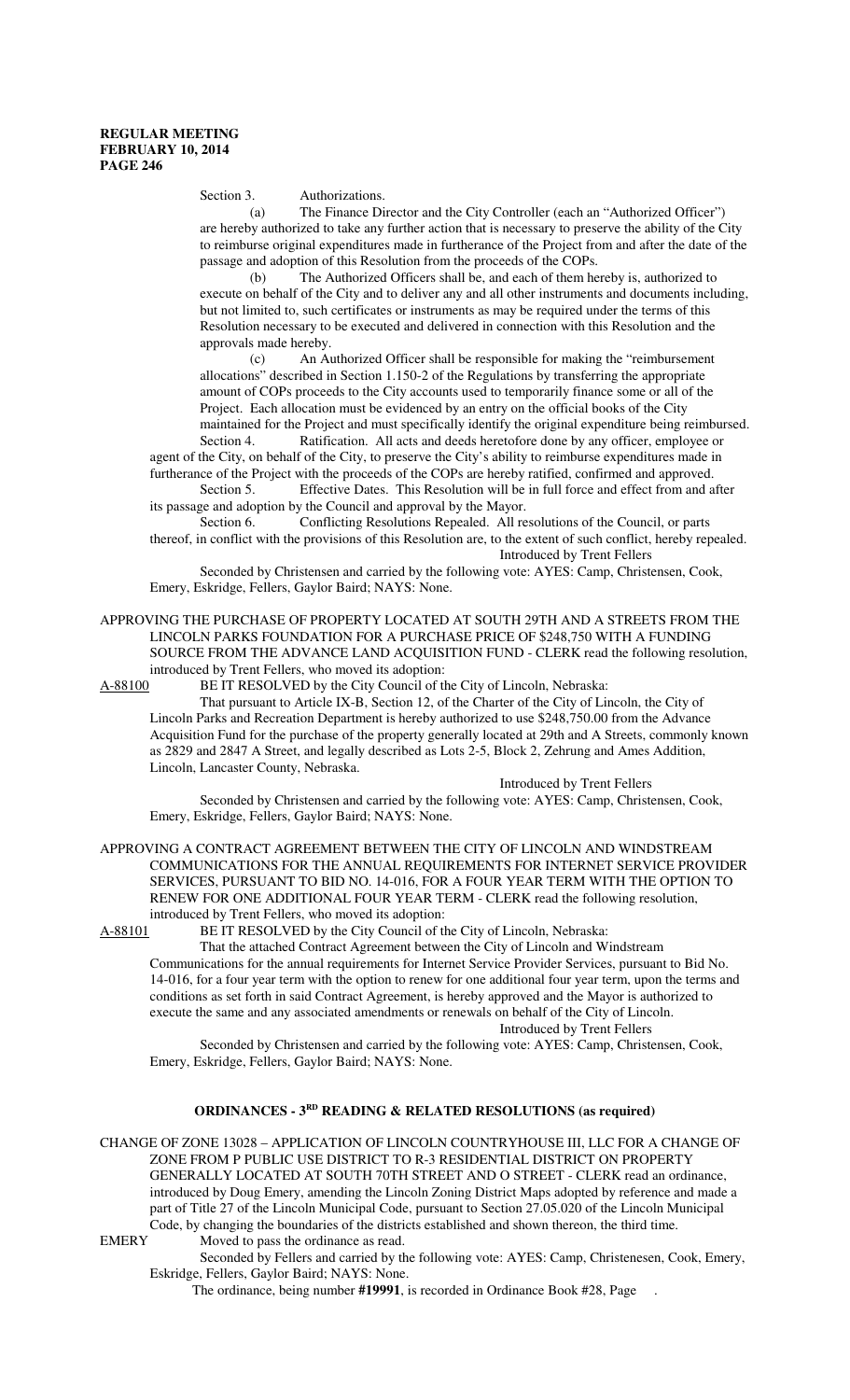- ANNEXATION NO. 13004 AMENDING THE LINCOLN CORPORATE LIMITS MAP BY ANNEXING APPROXIMATELY 15.81 ACRES GENERALLY LOCATED AT HIGHWAY 2 AND ASHBROOK DRIVE. (RELATED ITEMS: 14-13, 14-14 & 14R-44) - PRIOR to reading:
- CAMP Moved to Delay Action on Bill No. 14-13 with continued Public Hearing three weeks to March 3, 2014

Seconded by Christensen & carried by the following vote: AYES: Camp, Christensen, Cook, Emery, Eskridge, Fellers, Gaylor Baird; NAYS: None.

- CLERK Read an ordinance, introduced by Doug Emery, annexing and including the below described land as part of the City of Lincoln, Nebraska and amending the Corporate Limits Map attached to and made a part of Ordinance No. 18208, to reflect the extension of the corporate limits boundary of the City of Lincoln, Nebraska established and shown thereon, the third time.
- CHANGE OF ZONE NO. 13020 APPLICATION OF LIVINGSTON INVESTMENTS FOR A CHANGE OF ZONE FROM AGR AGRICULTURAL RESIDENTIAL DISTRICT TO R-4 RESIDENTIAL ON PROPERTY GENERALLY LOCATED AT HIGHWAY 2 AND ASHBROOK DRIVE. (RELATED ITEMS: 14-13, 14-14 & 14R-44) - PRIOR to reading:
- CAMP Moved to Delay Action on Bill No. 14-14 with continued Public Hearing three weeks to March 3, 2014

Seconded by Christensen & carried by the following vote: AYES: Camp, Christensen, Cook, Emery, Eskridge, Fellers, Gaylor Baird; NAYS: None.

- CLERK Read an ordinance, introduced by Doug Emery, amending the Lincoln Zoning District Maps adopted by reference and made a part of Title 27 of the Lincoln Municipal Code, pursuant to Section 27.05.020 of the Lincoln Municipal Code, by changing the boundaries of the districts established and shown thereon, the third time.
- SPECIAL PERMIT NO. 13043 APPROVING THE APPLICATION OF LIVINGSTON INVESTMENTS TO DEVELOP THE BROADMOOR ASHBROOK APARTMENTS COMMUNITY UNIT PLAN TOALLOW UP TO 220 DWELLING UNITS WITH REQUESTED WAIVERS OF THE REQUIRED BLOCK LENGTH AND BUILDING HEIGHT ON PROPERTY GENERALLY LOCATED AT HIGHWAY 2 AND ASHBROOK DRIVE. (RELATED ITEMS: 14-13, 14-14 & 14R-44) - PRIOR to reading:
- CAMP Moved to Delay Action on Bill No. 14R-44 with continued Public Hearing three weeks to March 3, 2014

Seconded by Christensen & carried by the following vote: AYES: Camp, Christensen, Cook, Emery, Eskridge, Fellers, Gaylor Baird; NAYS: None.

# **ORDINANCES - 1ST READING & RELATED RESOLUTIONS (as required)**

- AUTHORIZING THE PURCHASE AGREEMENT FOR THE SALE OF CITY OWNED PROPERTY GENERALLY LOCATED AT 1520 VAN DORN STREET TO KYLIE J. SCHILDT - CLERK read an ordinance, introduced by Leirion Gaylor Baird, approving a Purchase Agreement for the sale of property owned by the City of Lincoln and authorizing the transfer of the City owned property commonly known as 1520 Van Dorn Street to Kylie J. Schildt, the first time.
- APPROVING A REAL ESTATE SALES AGREEMENT BETWEEN THE CITY OF LINCOLN AND CYNTHIA OSTIGUIN FOR THE SALE OF CITY OWNED PROPERTY GENERALLY LOCATED AT 144 B STREET - CLERK read an ordinance, introduced by Leirion Gaylor Baird, approving a Real Estate Sales Agreement between the City of Lincoln and Cynthia Ostiguin authorizing the sale of City owned property described as the south 90 feet of Lot 12, Block 229, Original Plat of the City of Lincoln, Lancaster County, Nebraska, more commonly known as 144 B Street, the first time.
- APPROVING A REAL ESTATE SALES AGREEMENT BETWEEN THE CITY OF LINCOLN AND NEIGHBORHOODS, INC. FOR THE SALE OF CITY OWNED PROPERTY GENERALLY LOCATED AT 2206 E STREET - CLERK read and ordinance, introduced by Leirion Gaylor Baird, approving a Real Estate Sales Agreement between the City of Lincoln and Neighborhoods, Inc. authorizing the sale of City owned property described as the south 96 feet of Lot 9, Block 5, Houtz Place, Lincoln, Lancaster County, Nebraska, more commonly known as 2206 E Street, the first time.
- AMENDING CHAPTER 18.04 OF THE LINCOLN MUNICIPAL CODE RELATING TO CONSTRUCTION REQUIREMENTS TO BRING SAID CHAPTER INTO CONFORMANCE WITH NEB. REV. STAT. §15-905 BY AMENDING SECTION 18.04.010 TO DELETE A REFERENCE TO FARMSTEADS; REPEALING SECTION 18.04.020 (FARMSTEAD DEFINED); AMENDING SECTION 18.04.080 TO CORRECT A SECTION REFERENCE; AND AMENDING SECTION 18.04.090 TO EXEMPT CITIES AND VILLAGES WITHIN THREE MILES OF THE CORPORATE LIMITS OF THE CITY OF LINCOLN UNLESS SUCH CITIES AND VILLAGES CONSENT - CLERK read an ordinance, introduced by Leirion Gaylor Baird, amending Chapter 18.04 of the Lincoln Municipal Code relating to Construction Requirements to bring said chapter into conformance with Neb. Rev. Stat. §15-905 by